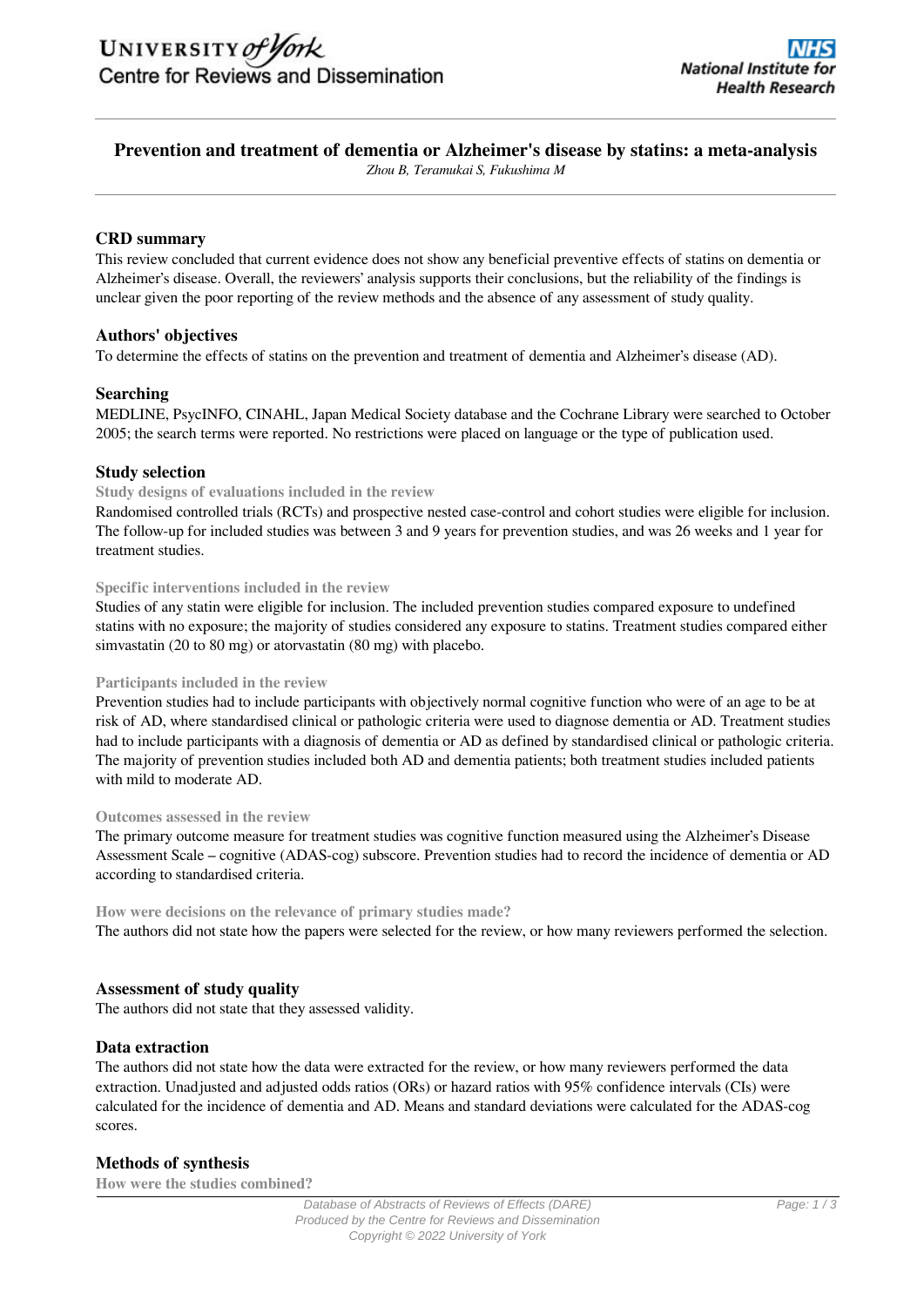# UNIVERSITY of York Centre for Reviews and Dissemination

Pooled ORs and relative risks (RRs) with 95% CIs were calculated using both random-effects and fixed-effect models. ADAS-cog scores were reported as pooled mean differences.

#### **How were differences between studies investigated?**

Statistical heterogeneity was assessed and some clinical differences between the studies were evident from the text and data tables. Subgroup analyses were performed, with studies grouped according to dementia or AD and by study design.

### **Results of the review**

Nine studies (n=14,027) were included in the review: 7 prevention studies (n=13,920) and 2 treatment studies (n=107). The prevention studies comprised 4 cohort studies and 3 case-control studies; the treatment studies were both RCTs.

#### Prevention.

Unadjusted pooled data (4 cohort and 2 case-control studies) showed a significantly greater incidence of dementia in participants who had not used statins in comparison with those who had (OR 0.67, 95% CI: 0.54, 0.82, p=0.042). When pooled adjusted RRs were calculated, no significant differences were apparent when using either fixed-effect or random-effects models. However, significant heterogeneity was detected in the pooled adjusted RRs. There were no significant differences between statin users and non-users in the incidence of AD, based on unadjusted and adjusted pooled effect sizes using random-effects and fixed-effect models. Statistical tests for heterogeneity were not significant. When studies were grouped according to study design, significant differences in favour of statins were found for case-control studies of dementia (RR 0.28, 95% CI; 0.15, 0.54) and case-control studies of AD (RR 0.61, 95% CI: 0.42, 0.88); no statistically significant differences in the incidence of dementia or AD were observed between statin users and non-users in cohort studies.

#### **Treatment**

One RCT of atorvastatin (80 mg) showed a significant difference in ADAS-cog scores at 6 months in favour of the statin, compared with placebo, in patients with mild to moderate dementia  $(p<0.03)$ ; however, no significant differences were present at 12 months (p=0.055). In the second RCT, no significant differences in ADAS-cog scores were found between simvastatin (20 to 80 mg) and placebo after 26 weeks. Overall, the pooled mean difference in ADAS-cog scores was not significantly different between statin and placebo groups.

#### **Authors' conclusions**

The current evidence does not show any beneficial effects of statins on the prevention of dementia or AD.

#### **CRD commentary**

This review answered a clear research question. However, it might not have included all of the relevant studies as there were no apparent attempts to locate unpublished studies. The risk of reviewer error and bias is also unclear since the review methods were not clearly described. The review analysis considered some differences between the studies and statistical tests were performed to assess the level of heterogeneity between studies. The power of these tests, however, is likely to be limited given the small number of included studies. Analyses were also performed to take differences between different study designs into account. However, the authors themselves stated that a number of population characteristics such as age, gender, education and apolipoprotein E can affect the risk of dementia and AD; these factors were not reported in the data tables or considered in the analyses. The apparent lack of an assessment of study quality also makes it difficult to assess the reliability of the review findings, particularly as the majority of the included studies are observational studies which are likely to be at greater risk of bias. The two RCTs that were included in the analysis were also very small and only followed participants for a relatively short period of time given the chronic progressive nature of dementia and AD. Overall, the reviewers' analysis supports their conclusions but, given the aforementioned issues with the review methodology and the absence of any assessment of study quality, the findings may not be reliable.

#### **Implications of the review for practice and research**

Practice: The authors did not state any implications for practice.